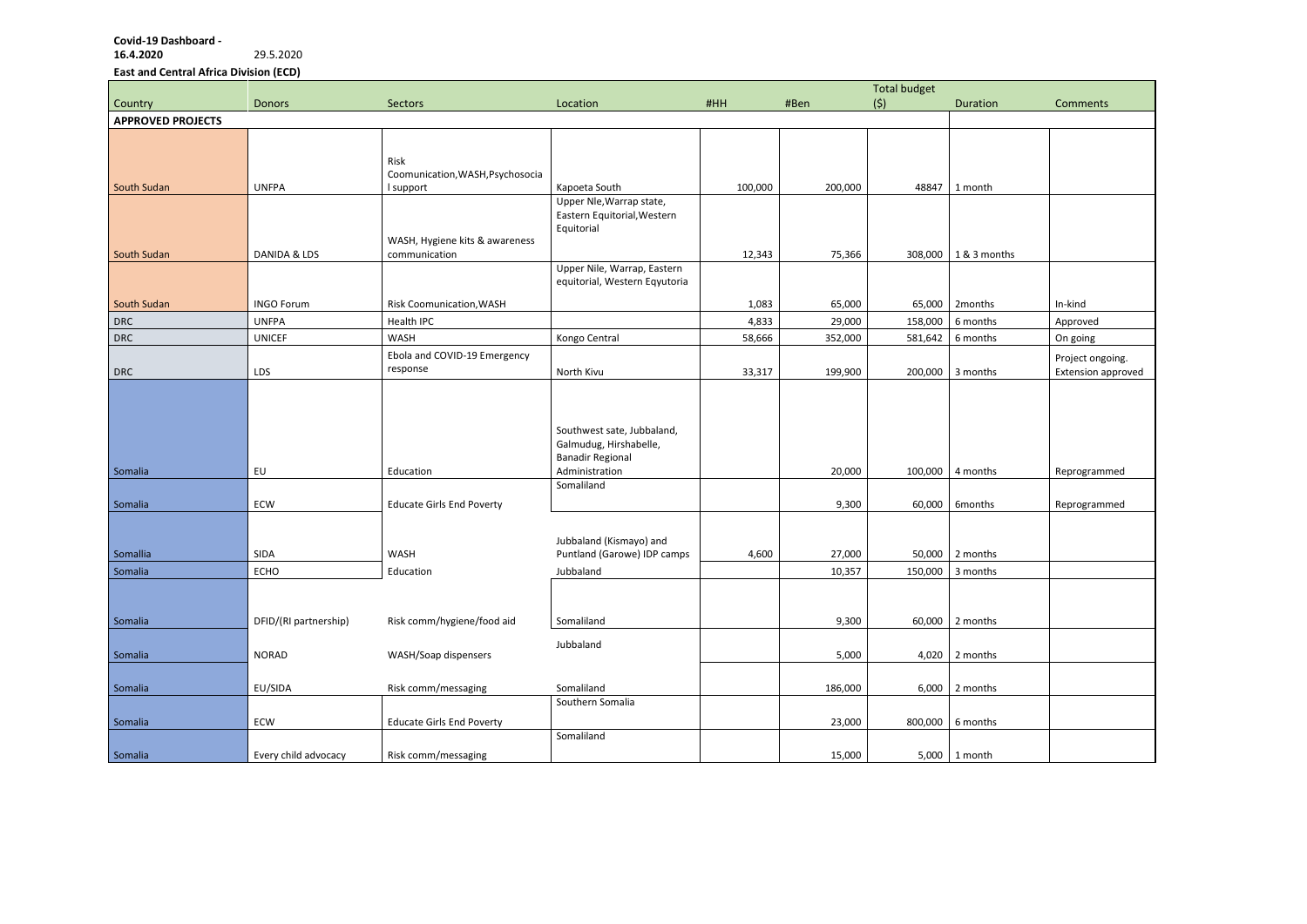| ٦th         | field activities<br>complete        |           |
|-------------|-------------------------------------|-----------|
| ٦th         |                                     |           |
| ٦th         |                                     |           |
|             | Contribution                        |           |
| th          | <b>ADRA ET</b>                      |           |
|             | contribution                        |           |
| <b>nths</b> |                                     |           |
| <b>nths</b> |                                     |           |
| ٦th         |                                     |           |
|             |                                     |           |
|             |                                     |           |
| ſ           |                                     |           |
| ٦th         | Awaiting approval<br>from the donor |           |
|             |                                     |           |
| ነth         | Awaiting approval<br>from the donor |           |
| <b>nths</b> | Awaiting approval<br>from the donor | 1,682,521 |
| onths       | Awaiting approval<br>from the donor |           |
|             | Dev. With covid-19<br>integration   |           |
|             | Concept approved                    |           |
|             |                                     |           |
|             |                                     |           |
| <b>nths</b> |                                     |           |

|                                      |                      | WASH, Hygiene kits & awareness                           |                                                   |         |                  |                      |                          | field activities                    |
|--------------------------------------|----------------------|----------------------------------------------------------|---------------------------------------------------|---------|------------------|----------------------|--------------------------|-------------------------------------|
| Kenya                                | ADRA/LDS/Union       | communication                                            | Kibera/Nairobi                                    | 50,000  | 120,000          | 30,000               | 1 month                  | complete                            |
|                                      |                      |                                                          |                                                   |         |                  |                      |                          |                                     |
| Kenya                                | Karengata SDA church | Cash transfer                                            | Kuwinda slums/Nairobi                             | 100     | 600              |                      | 7,686 1 month            |                                     |
|                                      |                      |                                                          | Mwingi North/Kitui and                            |         |                  |                      |                          |                                     |
| Kenya                                | <b>ADRA Sweden</b>   | Cash transfer                                            | Kibera/Nairobi                                    | 250     | 1,500            |                      | 25,000 1 month           |                                     |
| Ethiopia                             | <b>ADRA ET</b>       |                                                          | <b>NGO Coordination</b>                           |         |                  | 1,494                |                          | Contribution                        |
| Ethiopia                             | Denmark              |                                                          |                                                   |         |                  | 100,000              |                          |                                     |
| Ethiopia                             | <b>UNOCHA</b>        | WASH                                                     | somali region                                     | 5300    |                  | 300,000              | 6month                   |                                     |
|                                      |                      |                                                          |                                                   |         |                  |                      |                          | <b>ADRA ET</b>                      |
| Ethiopia                             | <b>ADRA ET</b>       |                                                          | East Ethiopia Union                               |         | Nord Kivu, Ituri | 2,989                |                          | contribution                        |
|                                      |                      |                                                          |                                                   |         |                  |                      |                          |                                     |
| Uganda                               | DANIDA/ADRA DK       | WASH/communication                                       | Kotido, Kaabong, Abim                             | 60 CBOs | 3,000            |                      | 140,000 3 months         |                                     |
|                                      |                      |                                                          |                                                   |         |                  |                      |                          |                                     |
|                                      |                      |                                                          | Kyaka II Refugee Settlement &                     |         |                  |                      |                          |                                     |
| Uganda                               | ADRA Slovakia        | Health/livelihood                                        | <b>Host Community</b>                             | 10,000  | 40,000           |                      | 100,000 $\vert$ 4 months |                                     |
|                                      | ADRA/LDS/Union       |                                                          | Dar es Salaam and Arusha                          |         |                  |                      |                          |                                     |
|                                      |                      |                                                          | cities                                            |         |                  |                      |                          |                                     |
| Tanzania<br><b>SUBMITTED PROJECT</b> |                      | Wash/Risk communication                                  |                                                   |         | 2.4 million      | 30,000               | 1 month                  |                                     |
| <b>PROPOSALS</b>                     |                      |                                                          |                                                   |         |                  |                      |                          |                                     |
|                                      |                      |                                                          |                                                   |         |                  |                      |                          |                                     |
|                                      |                      |                                                          |                                                   |         |                  |                      |                          |                                     |
|                                      |                      |                                                          | Kyaka II & Rwamwanja<br>Refugee Settlement & Host |         |                  |                      |                          |                                     |
| Somalia                              | DFID/Unilever        | Risk communication                                       | Community                                         |         | 330,000          | $1,098,410$   1 year |                          |                                     |
|                                      |                      |                                                          | Upper                                             |         |                  |                      |                          |                                     |
|                                      |                      |                                                          | Nle, (ulang, Nasir, Maiwut,                       |         |                  |                      |                          | Awaiting approval                   |
| <b>South Sudan</b>                   | <b>UNHCR</b>         | Risk communication                                       | pagak)                                            | 5000    | 6000             |                      | 7374 1 month             | from the donor                      |
|                                      |                      |                                                          |                                                   |         |                  |                      |                          |                                     |
|                                      |                      |                                                          |                                                   |         |                  |                      |                          |                                     |
|                                      |                      | WASH, Risk communication,                                |                                                   |         |                  |                      |                          |                                     |
| South Sudan                          | SDA Church-Norway &  | awareness raising, food<br>distribution to vulnerable HH | Juba                                              |         | 15000            |                      | 15,000 1 month           | Awaiting approval<br>from the donor |
|                                      | <b>ADRA Norway</b>   |                                                          |                                                   |         |                  |                      |                          |                                     |
|                                      | IMA World Health     | Health and WASH                                          | Kinshasha                                         |         |                  |                      | 500,000 6 months         | Awaiting approval<br>from the donor |
| <b>DRC</b>                           |                      |                                                          |                                                   | 108,333 | 650,000          |                      |                          |                                     |
|                                      | Government of Canada | WASH/Awareness                                           | Kinshasha                                         | 90,971  |                  |                      |                          | Awaiting approval<br>from the donor |
| <b>DRC</b>                           |                      |                                                          |                                                   |         | 485,827          |                      | $1,182,521$ 12 months    |                                     |
| Rwanda                               | ADRA Slovakia        | Livelihood/nutrition                                     | Central Rwanda                                    |         | 2,500            | 70,000 1yr           |                          | Dev. With covid-1<br>integration    |
| Ethiopia                             | <b>IRC</b>           |                                                          | Kelafo                                            |         |                  |                      |                          |                                     |
|                                      |                      |                                                          |                                                   |         |                  | 350,000              |                          | Concept approved                    |
| Ethiopia                             | <b>ADRA Norway</b>   |                                                          | ATJK and Arsi Negelle, Oromia                     |         |                  | 127273               |                          |                                     |
|                                      |                      |                                                          |                                                   |         |                  |                      |                          |                                     |
|                                      |                      |                                                          |                                                   |         |                  |                      |                          |                                     |
| Ethiopia                             | <b>ADRA Germany</b>  | WASH                                                     | ADAM, Oromia Region and<br>Mekelle, Tigrai Region |         |                  | 114,322              |                          |                                     |
|                                      | <b>DANIDA</b>        | WASH                                                     | Gode                                              | 6200    |                  |                      | $100,000$ 3 months       |                                     |
| Ethiopia                             |                      |                                                          |                                                   |         |                  |                      |                          |                                     |